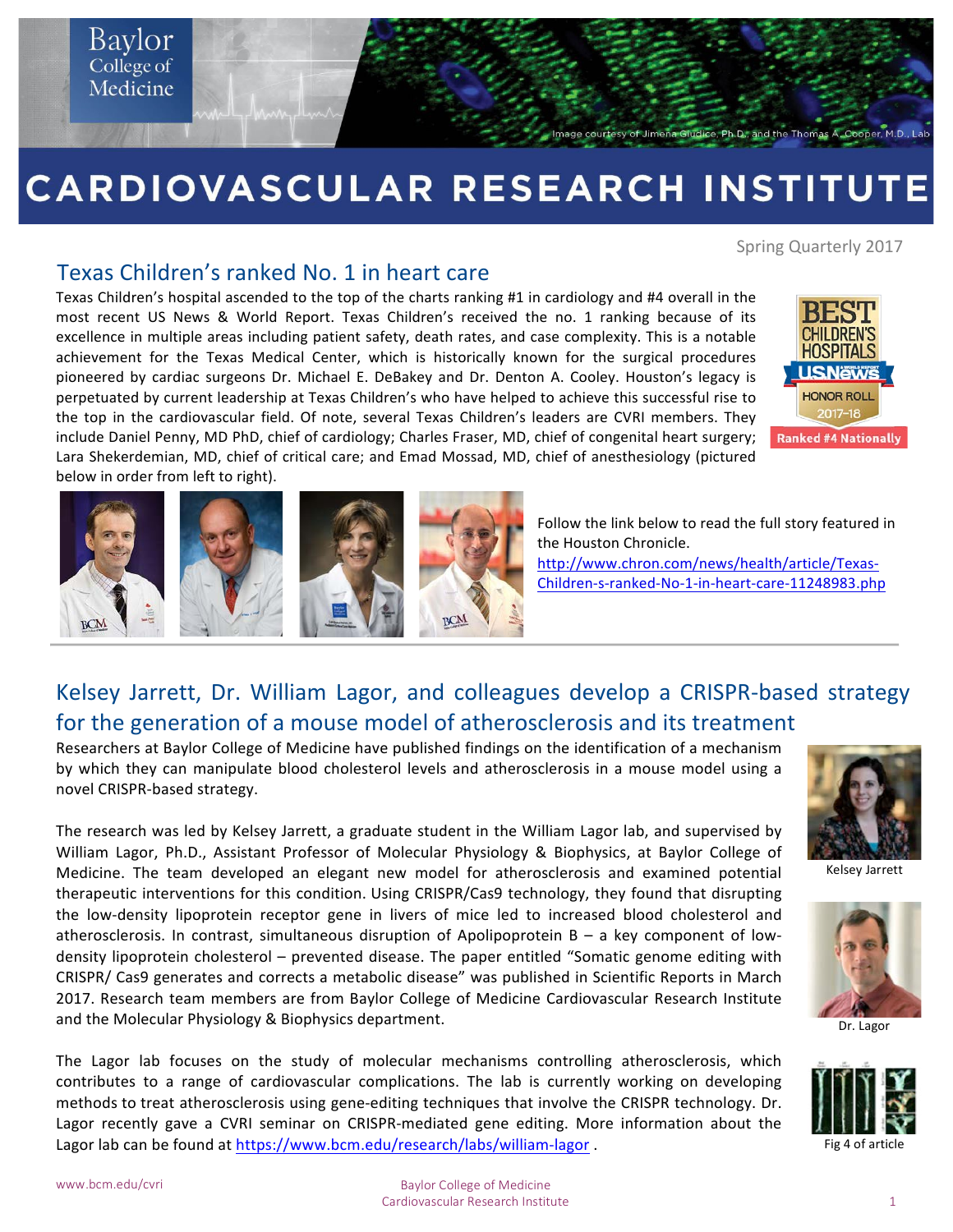### 5<sup>th</sup> Annual CVRI Symposium

This year's CVRI symposium was held on April 4, 2017 at Baylor College of Medicine. The symposium showcased a full day of speakers accented by midday rapid-fire poster sessions. The day culminated in an awards ceremony and networking reception.

The CVRI symposium created opportunities for clinicians and scientists from all career levels to share their cardiovascularrelated work with colleagues from around the Texas Medical Center. The symposium emphasized the diversity of cardiovascular research around the medical center, and aimed to promote new collaborations between basic, translational, and clinical researchers. This day went a long way toward fulfilling the CVRI mission to "enhance collaborative opportunities for research in cardiovascular science."

#### **Abstract and Poster Winners**

The 5<sup>th</sup> annual CVRI symposium featured researchers from all stages of their career. Moreover, this collaborative event showcased cardiovascular studies from academic and clinical realms giving clinicians and scientists the opportunity to learn from one another. Students, postdoctoral associates, and clinical fellows alike presented their work through talks and posters at this year's symposium. 

All abstract submitted for presentation were reviewed and ranked by a team of expert judges. The top ranked abstracts were invited for a presentation during this year's CVRI Symposium. Jenny Sun, Paul Pang, Dr. Jennifer Karmouch, and Dr. Alexis Frazier-Wood were selected to present their work alongside invited faculty members who spoke at the  $5<sup>th</sup>$  annual CVRI symposium. These graduate students, postdoctoral associates, and young investigators presented riveting talks to inform the CVRI membership of their research findings.

Jenny Sun is a graduate student from Dr. Russell Ray's lab. She presented a talk on sudden unexplained death in epilepsy (SUDEP). During her talk, Jenny presented evidence supporting the hypothesis that disruption of electrical signals in the brain stem causes cardiac and respiratory arrest in SUDEP.

Paul Pang, graduate student in Dr. Tom Cooper's lab introduced his work on deadly arrhythmias in patients with myotonic dystrophy type 1 (DM1). He found that adult mice bearing the fetal version of a cardiac sodium channel often found in DM1 patients developed abnormal heart rhythms.

Jennifer Karmouch, PhD postdoctoral fellow at the University of Texas Houston in Dr. A.J. Marian's lab, presented her findings on an inherited heart defect associated with cardiac arrhythmias. She showed that non-muscle cardiac cells contribute to the pathogenesis of this disease known as arrhythmogenic cardiomyopathy.

Alexis Frazier-Wood, PhD, Assistant Professor in the Children's Nutrition Research Center at Baylor College of Medicine presented her findings on a metabolomic study investigating the connection between the Mediterranean-style diet and cardiovascular health.



CVRI abstract-winning selected speakers are pictured to the left alongside CVRI directors, from left to right: CVRI director Dr. Xander Wehrens, Paul Pang, Jenny Sun, Jennifer Karmouch, and CVRI associate director Dr. Biykem Bozkurt.

A total of 67 posters were presented during three poster sessions during the CVRI symposium. All posters were judged by expert reviewers. After a brief presentation and question and answer session, the posters were ranked. One winner was selected from each of the following categories: students, postdoctoral fellows, clinical fellows, and junior faculty. The winners were Ann Quick, student in the Wehrens lab, Dr. Nanbing Li, postdoctoral fellow in Dr. Mary Dickenson's lab, Dr. Andrew Landstrom, fellow in pediatric cardiology – who was featured in the Fall 2016 CVRI newsletter – took home the prize for best clinical fellow poster presentation, and Dr. Vivek Singh, Assistant Professor in Surgery at Baylor College of Medicine, won the best junior faculty poster award.

Ann Quick presented her work on a kinase and structural protein known as SPEG, the expression of which is decreased in human heart failure. SPEG is required for normal cardiac structure and function. She found that SPEG works by modulating key components of the calcium signaling system in cardiac muscle cells that helps these cells maintain their shape and beat efficiently.

Nanbing Li, PhD displayed elegant and insightful images of developing mouse embryos resulting from her work on cardiovascular development. She found that a gene known as Ascc2 - identified in the Knockout Mouse Project unbiased genome screen  $-$  is required for cardiac development and embryonic viability.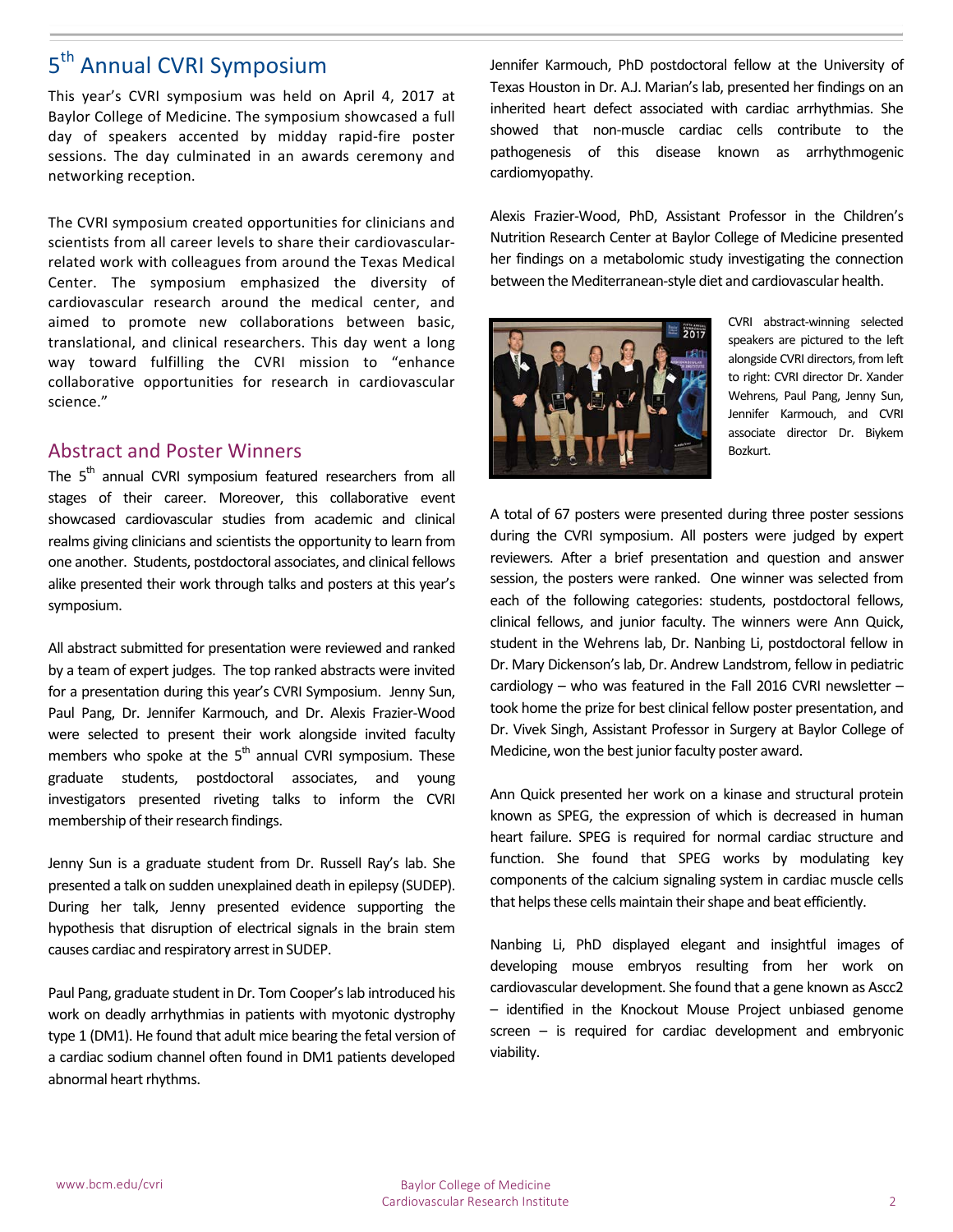Andrew Landstrom, MD, PhD, presented his clinical research findings during the poster session. He showed the importance of mutation location in genes with known catecholaminergic polymorphic ventricular tachycardia (CPVT) association.

Vivek Singh, PhD, junior faculty in the surgery department at Baylor College of medicine, presented a poster on his efforts to reprogram cardiac fibroblasts into heart muscle cells. Dr. Singh demonstrated that a combination of transcription factors and micro RNAs could be used to successfully transform cardiac nonmuscle cells into muscle cells which may be important for future regenerative medicine studies.

CVRI poster winners are pictured to the right alongside CVRI leadership from left to right Dr. Wehrens, Ann Quick, Dr. Nanbing Li, Dr. Andrew Landstrom, Dr. Vivek Singh, and Dr. Biykem Bozkurt.



#### Keynote Speakers

The Cardiovascular Research Institute was honored to host Dr. Christine Seidman and Dr. Richard Gibbs as keynote speakers for  $5<sup>th</sup>$  annual CVRI symposium. Both are internationally recognized pioneers in cardiovascular research and have made immense contributions toward advancing our knowledge in this field. They enlightened us with their cutting edge work spanning from basic to clinical research on cardiomyopathy and heart failure.

Dr. Christine Seidman is a Howard Hughes Medical Institute Investigator and the Thomas W. Smith Professor of Medicine and Genetics at Harvard Medical School and Brigham and Women's Hospital. She is a leading scientist in the field of familial cardiomyopathy, who has provided new insights into mechanisms by which deleterious human mutations cause cardiomyopathy. Dr. Seidman discovered the first dominant mutations in cardiac transcription factors (TBX5 and NKX2.5) causing congenital heart disorders. Throughout the last decade, she defined multiple diseasecausing roles for mutations in critical cardiac genes. The title of Dr. Seidman's lecture at the CVRI symposium was "Genetics of Cardiomyopathy: Getting to the Heart of the Matter". Her talk enlightened us with an array of topics covering role of Titin truncation variants in cardiomyopathy, the involvement of myosin in ATP turnover, and the effects of Titin mutations on sarcomere integrity of induced pluripotent stem cells (iPSCs). Dr. Seidman discussed genetic backgrounds of both hypertrophic and dilated cardiomyopathy and highlighted how different genetic mutations can predict individuals at high risk for either of these diseases. She explained how different truncations of the Titin gene are related to pediatric and adult cardiomyopathies. She also shared breakthrough research from her group demonstrating the effect of Titin truncation variants. They found that they could engineer cardiac cells from human iPSCs with Titin mutations that mimicked cells from hearts with dilated cardiomyopathy. Dr. Seidman's talk highlighted many of the important advancements she and her colleagues have contributed to the cardiomyopathy field. However, she also shed light on the gray areas of cardiomyopathy research as she raised an interesting question about the definitive causal factor of hypertrophic cardiomyopathy being increased cardiac contraction or decreased relaxation.

Dr. Richard Gibbs is the founder and director of the Human Genome Sequencing Center at Baylor College of Medicine. He led the group who presented the first diploid sequence of a human. He is a pioneer of developing breakthrough wholeexome capture methods in whole genome sequencing of several diseases including heart failure, cancer and autism.

The title of Dr. Gibbs' talk was "Adult Genomics in the Clinic: The 'Mars Program' ". Dr. Gibbs gave us an overview of the advancement of whole genome sequencing and how much research needs to be done to make it more efficient and economical for using in disease prediction and treatment. He highlighted the difficulties his group along with other research groups from all over the world had to overcome by comparing this project as the current 'Mars Project'. Dr. Gibbs inspired us through his insightful talk to be more involved in solving this puzzle linking genetic signatures to different diseases.

## **CVRI Member Profile**

#### Lilei Zhang, MD, PhD



Lilei Zhang, M.D., Ph.D. is an Assistant Professor in the Molecular and Human Genetics department at Baylor College of Medicine. Dr. Zhang completed her medical training at the Peking University Health Science Center and her graduate research training at John Hopkins University. She completed additional medical and research fellowships at Case Medical Center in Ohio before coming to Baylor College of Medicine in 2016.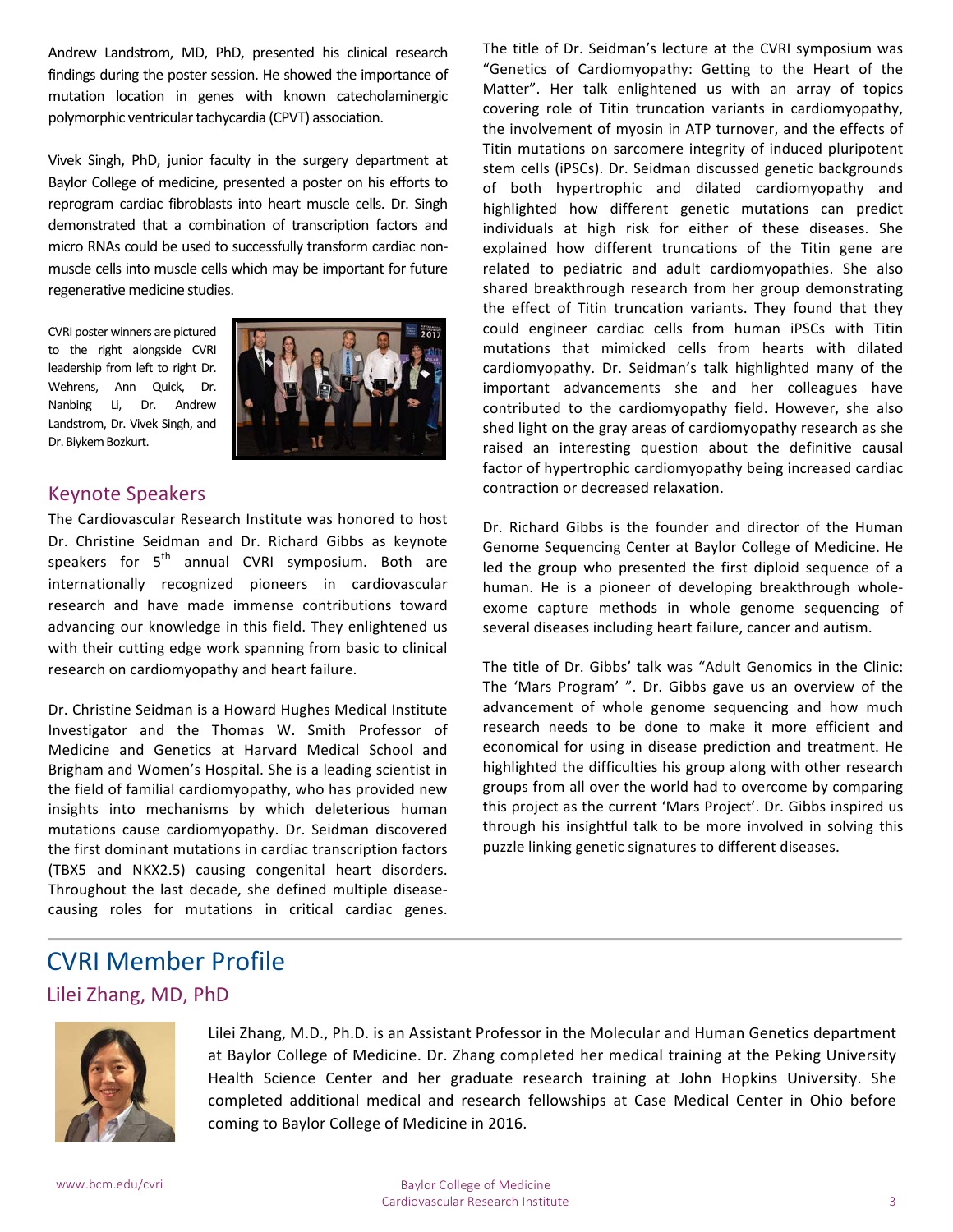As a physician-scientist, Dr. Zhang's research focuses on uncovering the genetic and epigenetic regulation of the heart in health and disease. This goes hand-in-hand with Dr. Zhang's work in the clinic, which focuses on providing precision diagnostics to adults with genetic predisposition to cardiovascular disease.

The Zhang lab uses rodent models in addition to human induced pluripotent stem cellderived cardiomyocytes in order to study genetic regulation of the heart in cardiomyopathies and heart failure. Much of Dr. Zhang's work focuses on circadian rhythms of molecules in the heart. Dr. Zhang's theorizes that disruption of these natural rhythms among cardiac molecules can lead to loss of genetic regulation and detrimental



As a physician scientist Dr. Zhang is uniquely suited to research the genetic regulation of cardiovascular disease and apply that knowledge to provide her patients with precision medicine. Ultimately, Dr. Zhang would like to develop cardiovascular therapeutics targeting cardiac gene regulation.

For more information about Dr. Lilei Zhang's research, please visit her BCM webpage at: https://www.bcm.edu/people/view/lilei-zhang-m-d-ph-d/659fb688-2da6-11e6-a974-005056b104be

### **CVRI Seminar Series 2017-18**

Each fall and spring semester, CVRI presents a series of lunch time seminars designed to inform cardiovascular physicians, scientists and clinical and research trainees of recent discoveries in cardiovascular research. These seminars are presented by distinguished physicians and researchers from noted institutions around the country and within the Texas Medical Center who have recently published and are actively involved in research. Seminars take place one Wednesday per month, from noon to 1:00 pm, and lunch is provided. Seminars are open to all faculty, staff, and students who are interested. For more information about the CVRI Seminar Series, please visit www.bcm.edu/research/cardiovascular-research-institute/seminars.

#### Follow CVRI on Twitter

Prefer the digital edition? Contact cvri@bcm.edu.

The Cardiovascular Research Institute at Baylor College of Medicine was established in 2012 as a key strategic initiative to enhance collaborative opportunities for research in cardiovascular sciences. CVRI aims to provide administrative and research support to promote collaborative and interdisciplinary basic, translational, and clinical research. In the near future, the CVRI aims to develop educational tracks for students, residents, fellows, and junior faculty to train future leaders in basic, translational and clinical cardiovascular medicine and research. The Institute is led by Director Xander Wehrens, MD, PhD, and Associate Director Biykem Bozkurt, MD, PhD.

> For more information about CVRI, please visit www.bcm.edu/cvri, or contact Administrative Assistant Yvonne Arceneaux at yvonne.arceneaux@bcm.edu or 713-798-6951.

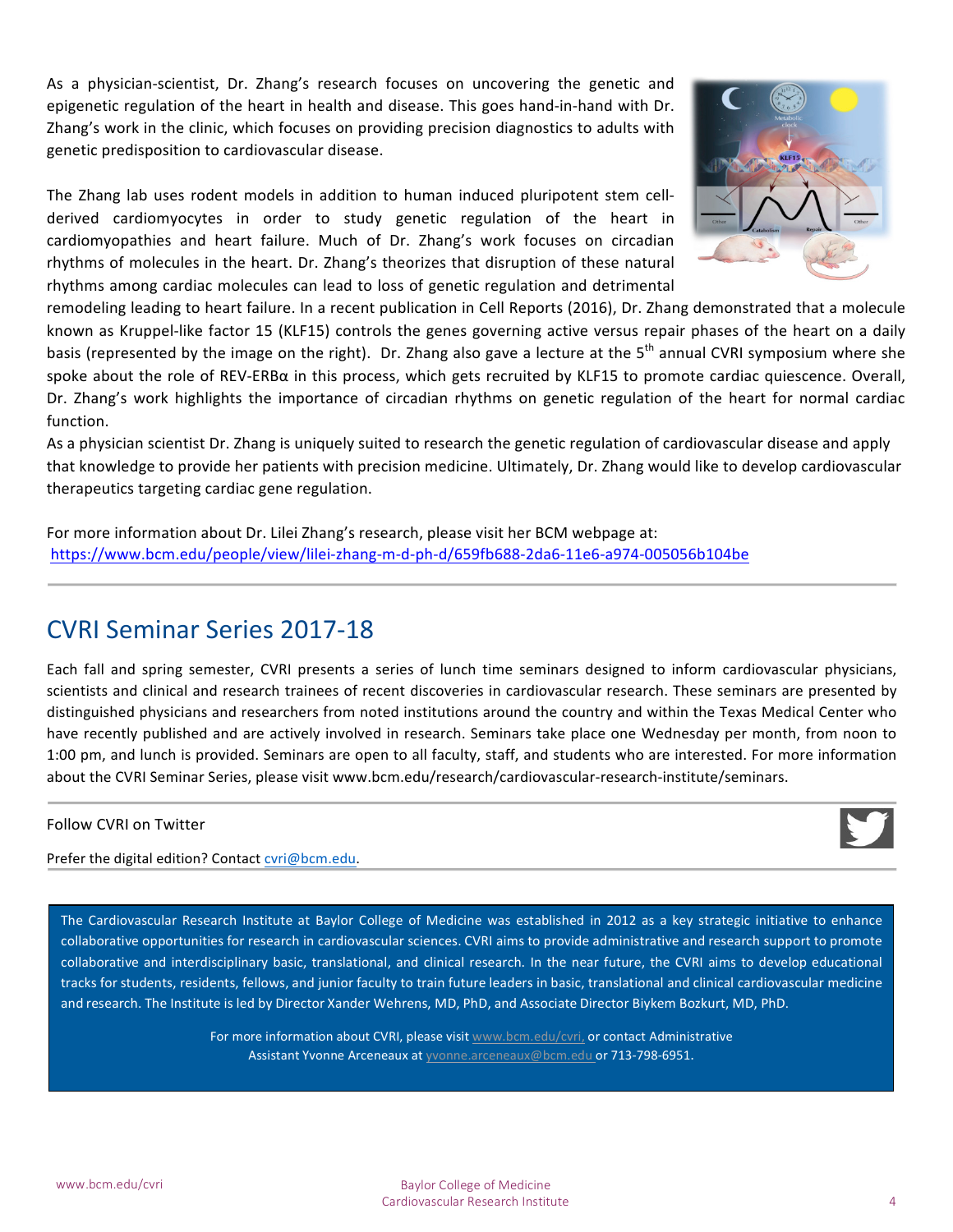### **From the Director**



### **Xander Wehrens, MD, PhD**

*Director, Cardiovascular Research Institute Juanita P. Quigley Endowed Chair in Cardiology Professor, Department of Molecular Physiology & Biophysics, Medicine (in Cardiology), Pediatrics, and Center for Space Medicine Co-Director, Medical Scientist Training Program*

One of the Cardiovascular Research Institute's (CVRI) core missions is to promote innovative research by facilitating new collaborations across affiliated departments and hospitals. With the goal of encouraging additional collaborative projects, we are introducing a quarterly newsletter to inform CVRI members of ongoing research and recent notable achievements.

Collaborative research was highlighted extensively during our 5<sup>th</sup> Annual Symposium of the Baylor College of Medicine CVRI. It was encouraging to see how many collaborations formed during the past 5 years have cumulated

Together, CVRI institutions and scientists form a repository of medical knowledge that has few equals in medical research. Membership in CVRI offers an extraordinary opportunity to create partnerships with scientists who can provide transformative insights into ongoing research. The Institute's goal is to provide a platform to share this knowledge in order to more quickly translate scientific discoveries into effective, innovative clinical therapies.

I hope you will feel free to reach out to me to share your projects and discoveries to ensure that the dialogue continues.

### Awards

Dr. Xander Wehrens, Director of the Cardiovascular Research Institute, Professor in the Departments of Molecular Physiology & Biophysics, Medicine, and Pediatrics, and Center for Space Medicine, received the 2017 Outstanding Investigator Award from the International Society for Heart Research. On June 2, he delivered a keynote lecture at the annual ISRH meeting entitled "Calcium Release Unit Defects—Source of Many Cardiac Evils ?"

This annual award recognizes an outstanding scientist who (i) is making major and independent contributions to the advancement of cardiovascular science, and (ii) is leading a growing research program likely to play a major role in the future. The main criteria for selecting awardees are scientific excellence, independence, and potential for future research contributions. Awardees are chosen from nominations across all international sections of the International Society for Heart Research.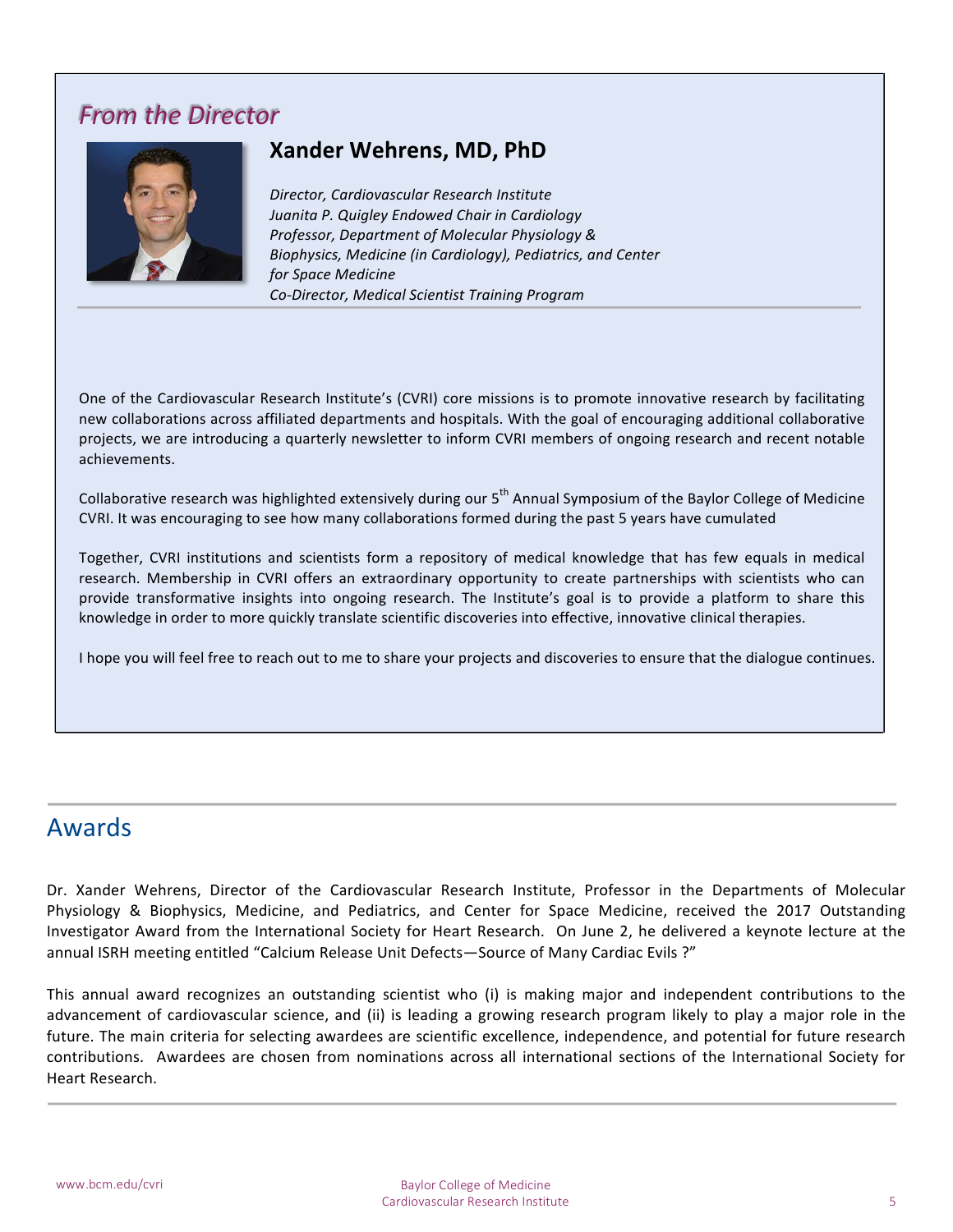### Funding Opportunities

The American Heart Association has several upcoming research awards (see the timeline below). Monitor the AHA Application Information webpage for updates.

#### **2017-18 AHA Funding Opportunities Timeline\***

| <b>Award Program</b>                         | Letter of Intent | <b>Application</b> | <b>Award Start</b> |
|----------------------------------------------|------------------|--------------------|--------------------|
|                                              | <b>Deadline</b>  | <b>Deadline</b>    | <b>Date</b>        |
| <b>SERN Vascular Disease</b>                 | Aug 1            | Sept 26            | April 1            |
| AIREA                                        | X                | Oct 3              | April 1            |
| Institutional Undergraduate                  | X                | Oct 4              | April 1            |
| Established Investigator                     | Aug 1            | Oct 23             | Jan 1              |
| Predoctoral Fellowship                       | X                | Nov 1              | July 1             |
| Postdoctoral Fellowship                      | X                | Nov <sub>2</sub>   | July 1             |
| Merit Award                                  | Aug 15           | Nov 6              | April 1            |
| Career Development                           | x                | Dec 4              | July 1             |
| Innovative Project                           | X                | Dec 11             | July 1             |
| Transformational Project                     | X                | Jan 16             | July 1             |
| Collaborative Sciences                       | Nov 1            | Feb 5              | July 1             |
| <b>SFRN Atrial Fibrillation</b>              | <b>TBA</b>       | <b>TBA</b>         | July 1             |
| Institute - Data Grants & Methods Validation | X                | June 29            | Oct 1              |
| Institute - Uncovering Patterns              | X                | Aug 24             | Nov 1              |

\* Dates are subject to change

### Not a member?

If you have received this newsletter and are not currently a member of CVRI, we invite you to submit an application for membership in one of Baylor College of Medicine's strongest strategic initiatives, the Cardiovascular Research Institute.

Please fill out the online membership form on CVRI's membership page at www.bcm.edu/research/centers/ cardiovascular-research-institute/membership.

Many benefits will be extended to you as a CVRI member, including:

- Access to a central repository of human tissue samples and core lab functions
- Collaborative opportunities for investigators, physicians, centers and institutes to foster cross-cutting opportunities and innovative translational research opportunities at BCM, the Texas Medical Center, and globally
- Opportunities for pilot grant funding for collaborative research projects in selectedyears
- $\bullet$  Administrative support for submission of multi-investigator grants, program project grant proposals, and clinical trial agreements
- Listing on the BCM CVRI website and in the member database
- Participation in Institute retreats, seminars, grant workshops and other activities

For more information about CVRI membership benefits, contact Yvonne Arceneaux at ne.Arceneaux@bcm.edu , 713-798-6951.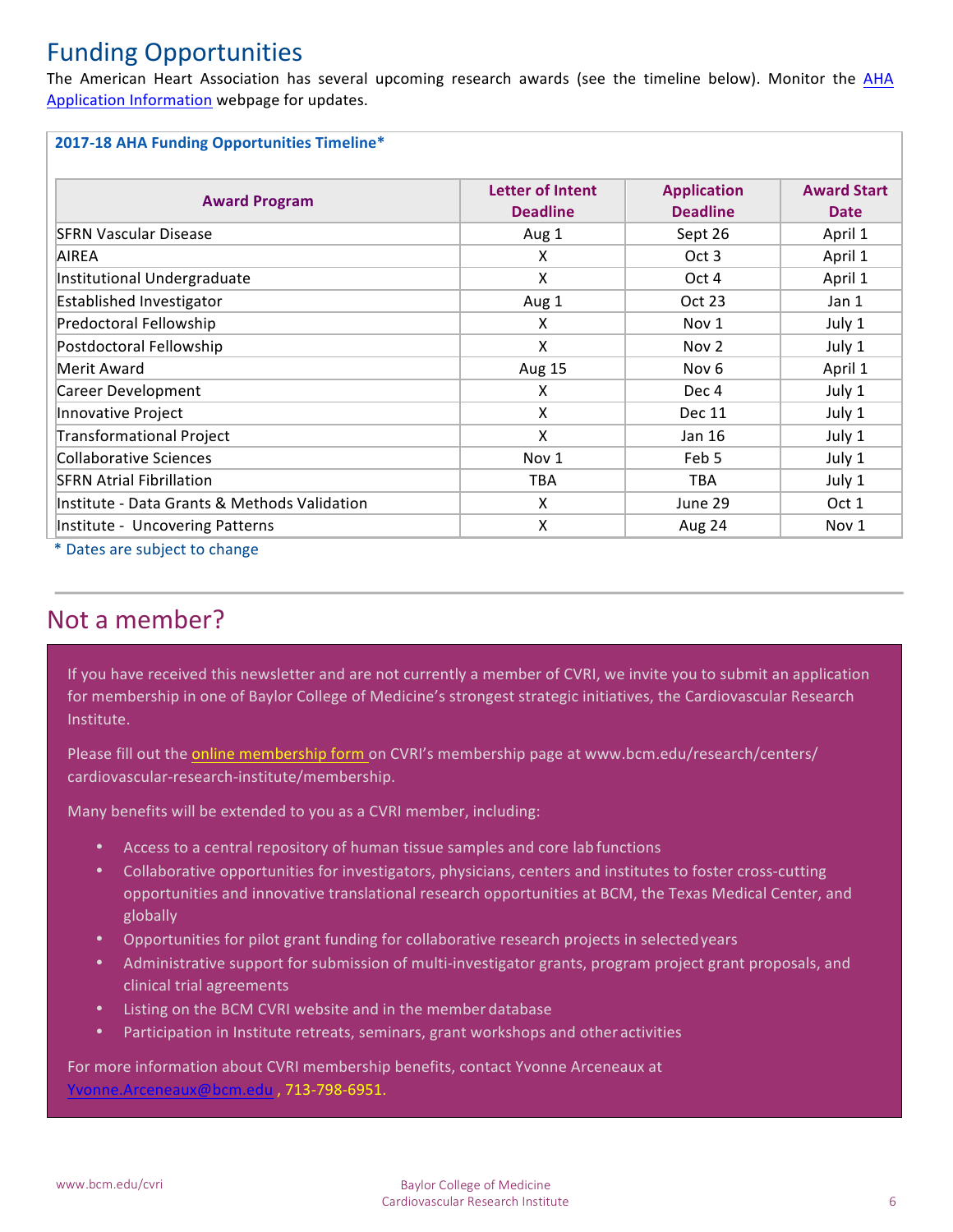## **CVRI Member Selected Publications**

Dissecting the role of myeloid and mesenchymal fibroblasts in age-dependent cardiac fibrosis

Trial, J.A., Heredia, C.P., Taffet, G.E., Entman, M.L., Cieslik, K.A. Basic Research in Cardiology. 2017 Jul; Volume 112, Issue 4, Article number: 34.

#### Endothelial LRP1 regulates metabolic responses by acting as a co-activator of PPARY

Mao, H., Lockyer, P., Li, L., Ballantyne, C.M., Patterson, C., Xie, L., Pi, X. Nature Communications. 2017 Apr 10, Volume 8, Article number: 14960

Scavenger receptor B1 (SR-B1) profoundly excludes high density lipoprotein (HDL) apolipoprotein AII as it nibbles HDL-cholesteryl ester

Gillard, B.K., Bassett, G.R., Gotto, A.M., Rosales, C., Pownall, H.J., **Journal of Biological Chemistry.** 2017 Apr 3; Volume 292, Issue 21, Pages: 8864-8873.

#### Practical Approaches for Whole-Genome Sequence Analysis of Heart- and Blood-Related Trait

Morrison, A.C., Huang, Z., Yu, B., Metcalf, G., Liu, X., Ballantyne, C., Coresh, J., Yu, F., Muzny, D., Feofanova, E., Rustagi, N., Gibbs, R., Boerwinkle, E. American Journal of Human Genetics. 2017 Feb 2; Volume 100, Issue 2, Pages: 205-215

#### Serine/Threonine Phosphatases in Atrial Fibrillation

Heijman, J., Ghezelbash, S., Wehrens, X.H.T., Dobrev, D. **Journal of Molecular and Cellular Cardiology**. 2017 Feb, Volume 103, Pages: 110-120.

SPEG (Striated Muscle Preferentially Expressed Protein Kinase) is Essential for Cardiac Function by **Regulating Junctional Membrane Complex Activity** 

Quick, A.P., Wang, Q., Philippen, L.E., Barreto-Torres, G., Chiang, D.Y., Beavers, D., Wang, G., Khalid, M., Reynolds, J.O., Campbell, H.M., Showell, J., McCauley, M.D., Scholten, A., Wehrens, X.H.T. Circulation Research. 2017 Jan 6; Volume 120, Issue 1, Pages: 110-119

#### High-throughput discovery of novel developmental phenotypes.

Dickinson ME, Flenniken AM, Ji X, Teboul L, Wong MD, White JK, Meehan TF, Weninger WJ, Westerberg H, Adissu H, Baker CN, Bower L, Brown JM, Caddle LB, Chiani F, et al. Nature. 2016 Sep 22; Volume 537, Issue 7621, Pages 508-514.

#### Regulating the regulator: Insights into the cardiac protein phosphatase 1 interactome

Chiang, D.Y., Heck, A.J.R., Dobrev, D., Wehrens, X.H.T. **Journal of Molecular and Cellular Cardiology** Volume 101, 2016 Sep 20, Pages: 165-172

#### Alcohol consumption and cardiac biomarkers: The atherosclerosis risk in communities (ARIC) study

Lazo, M., Chen, Y., McEvoy, J.W., Ndumele, C., Konety, S., Ballantyne, C.M., Sharrett, A.R., Selvin, E. Clinical Chemistry, 2016 Sep 9; Volume 62, Issue 9, Pages: 1202-1210.

#### Effects of visceral adipose tissue reduction on CVD risk factors independent of weight loss: The Look AHEAD study

Sanguankeo, A., Lazo, M., Upala, S., Brancati, F.L., Bonekamp, S., Pownall, H.J., Balasubramanyam, A., Clark, J.M. Endocrine **Research.** 2016 Jun 28; Volume 42, Issue 2, Pages: 86-95.

#### CaMKII-dependent phosphorylation of RyR2 promotes targetable pathological RyR2 conformational shift

Uchinoumi, H., Yang, Y., Oda, T., Li, N., Alsina, K.M., Puglisi, J.L., Chen-Izu, Y., Cornea, R.L., Wehrens, X.H.T., Bers, D.M Journal of **Molecular and Cellular Cardiology**. 2016 Jun 16; Volume 98, Pages: 62-72.

#### Dysregulation of RBFOX2 Is an Early Event in Cardiac Pathogenesis of Diabetes

Nutter, C.A., Jaworski, E.A., Verma, S.K., Deshmukh, V., Wang, Q., Botvinnik, O.B., Lozano, M.J., Abass, I.J., Ijaz, T., Brasier, A.R., Garg, N.J., Wehrens, X.H.T., Yeo, G.W., Kuyumcu-Martinez, M.N. **Cell Reports**, 2016 Jun 7; Volume 15, Issue 10, Pages: 2200-2213

#### Pitx2 promotes heart repair by activating the antioxidant response after cardiac injury.

Tao G, Kahr PC, Morikawa Y, Zhang M, Rahmani M, Heallen TR, Li L, Sun Z, Olson EN, Amendt BA, Martin JF. Nature. 2016 May 25, Volume 534, Issue 7605, Pages: 119-23